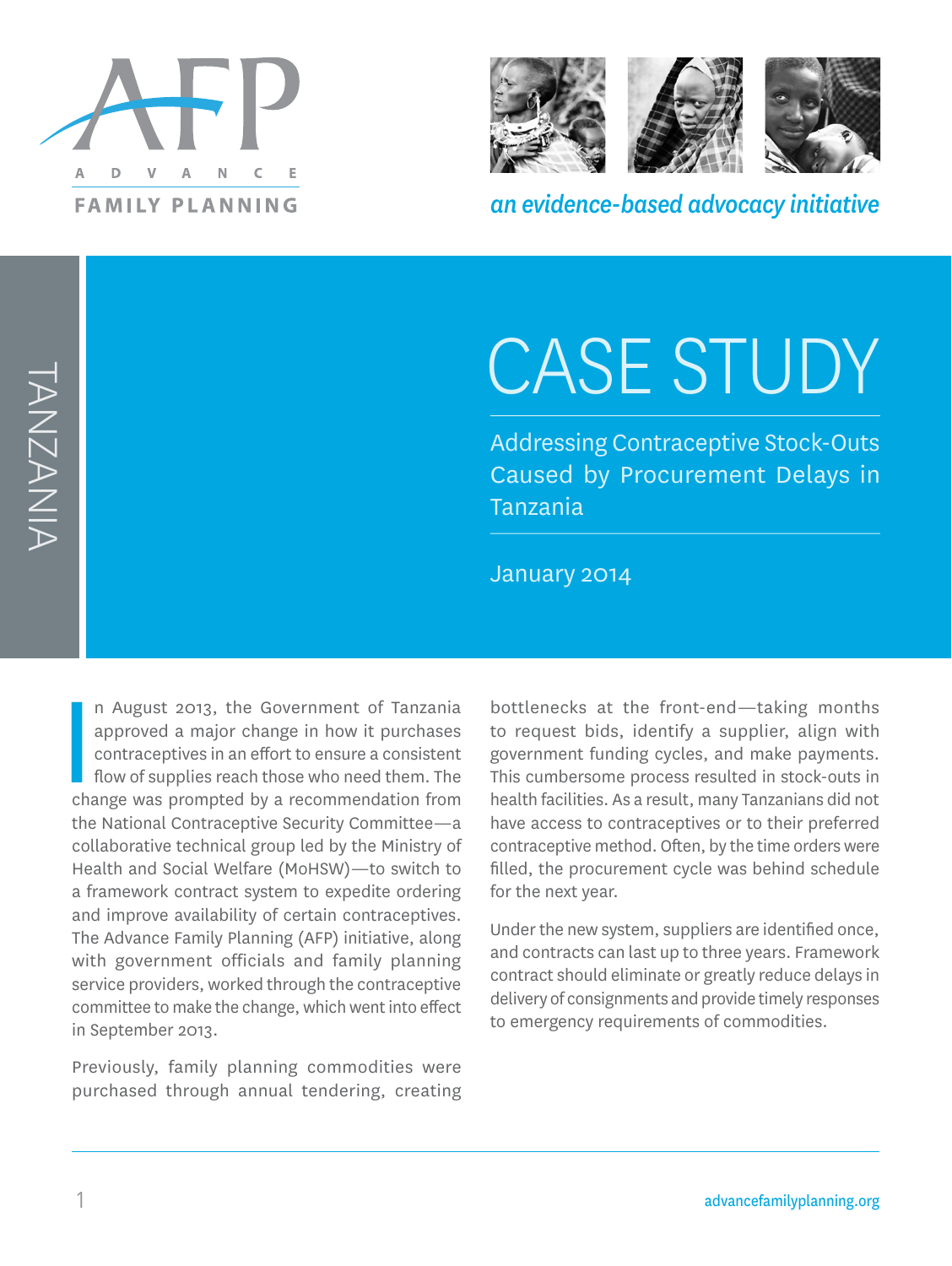# Efficient Disbursement Accelerate Access

Addressing contraceptive stock-outs is a key step towards improving access to and use of contraceptives. Tanzania aims to increase the family planning services uptake to 60% by 2015. In 2010, one in four women aged 15-49 (23.6%) reported using a modern method of contraception and about one in five (18.3%) women reported an unmet need for services<sup>1</sup>. By addressing those needs, it is estimated that 1.4 million unintended pregnancies, 1 million abortions, 2.9 million unintended births, 18,000 maternal deaths, and 500,000 child deaths could be averted  $2$ .

A report prepared for by the United Nations Population Fund (UNFPA) and MoHSW in November 2011 cited the long procurement process as one of the critical causes of contraceptive stock-outs<sup>3</sup>. Disbursement of family planning funds used for procuring contraceptives is affected by a number of factors including slow flow of government revenue, competing priorities, low political commitment, and time-consuming bureaucracies, among others. Due to dependency on donor funding for contraceptive services and supplies, the government typically releases large sums of funds at the end of the financial year (July 1 to June 30). For example, in fiscal year 2011-2012, the Government of Tanzania budgeted 1.2 billion Tanzanian shillings (TZS) for family planning, but did not release the funds until June 15, 2012. Even when released, allocations of funds for family planning services have not met estimated annual need.

# Government Collaboration Finds a Solution

In June 2012, Advance Family Planning Tanzania (AFP) through Health Promotion Tanzania and Partners in Population and Development, Africa Regional Office (PPD ARO) investigated options to overcome delays in procurement: analyzing records on previous allocations and release of funds, interviewing relevant

stakeholders, and recommending potential solutions to make procurement more efficient.

Initially, AFP explored the option of the Pledge Guarantee for Health (PGH), a public/private partnership between donors and banks that would allow Tanzania government to procure family planning commodities on time with a promise (guarantee) by UNFPA to cover the interest arising before the government makes payment at the end of the year. However, PGH covers family planning commodities only, and the MoHSW found it difficult to justify this system while other essential medicines experience the same problems.

As an alternative, a ministry official suggested exploring bulk procurement through framework contract, for which the MoHSW promised to submit a cabinet paper to request a bulk release of funds for essential medicines (see "Why Use a Framework Contract System?).

In July 2013, AFP gathered experts from the Reproductive and Child Health Section of the MoHSW, Medical Stores Department, Pharmaceutical Supplies Unit, and other implementing partners for a technical meeting in Bagamoyo to provide recommendations to the MoHSW for the inclusion of family planning commodities in the framework contract system. Three commodities—the Jadelle injectable, implanon implant, and male condoms—were selected for inclusion because they met the following criteria: stock levels were insufficient; funding (9 billion TZS) was available to procure the needed quantities; and the commodities were eligible for procurement by the Medical Stores Department.

As a result of the Bagamoyo proposals, the MoHSW Directorate of Preventive Services included the three contraceptives in the framework contract on July 22, 2013.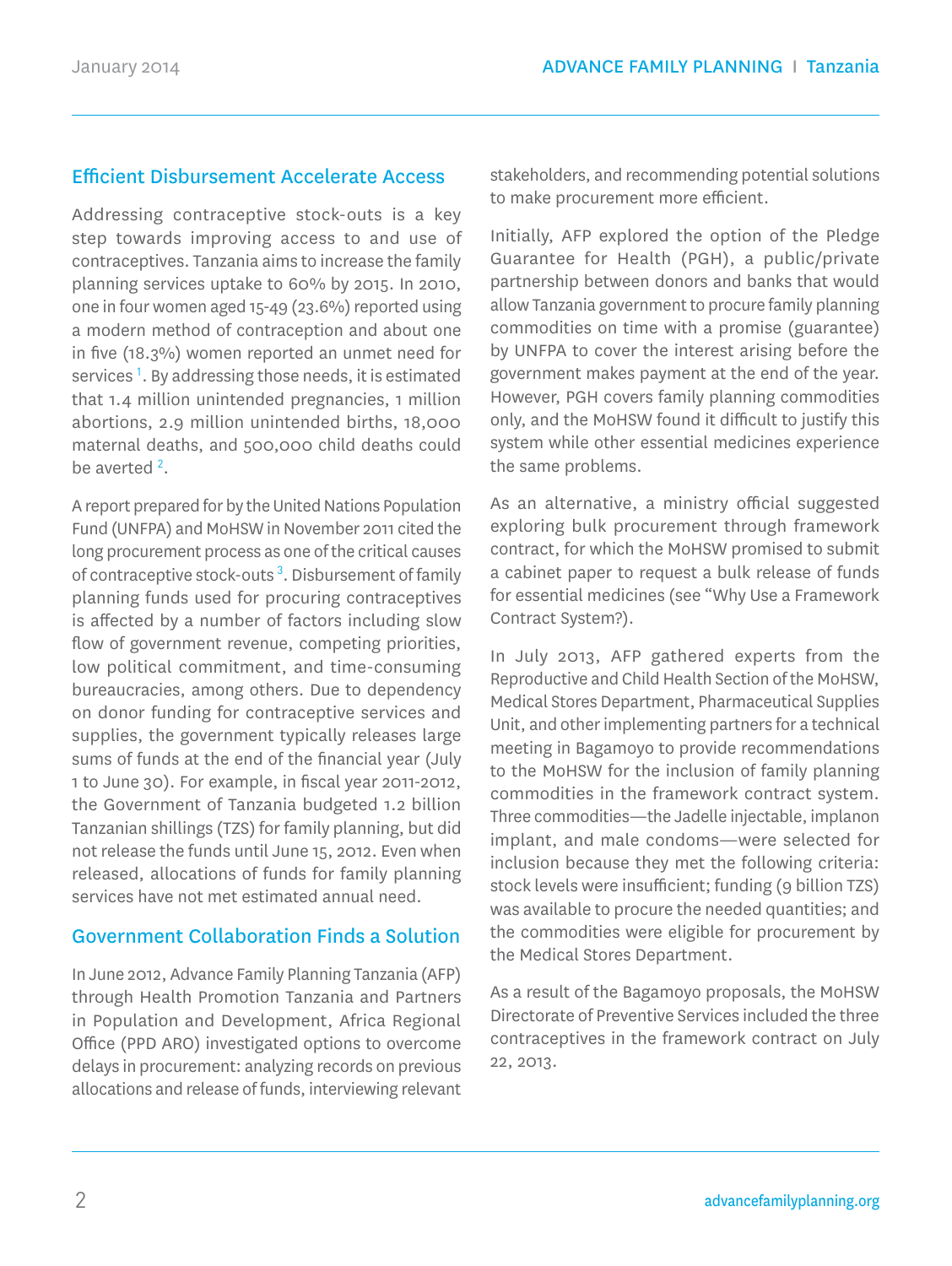Framework contracts are multiple-year contracts where terms, conditions, time periods, and other specifications are negotiated ahead of time. Through adopting a framework contract procurement system, the Government of Tanzania will be able to identify one or more companies to consistently supply contraceptives for a period of at least two years, instead of undertaking one-off contracts nearly every year. In other words, a framework contract establishes a consistent supply pipeline of contraceptives.

Key benefits of a framework contract procurement system include:

- Lower unit prices as suppliers are better able to anticipate and plan longer term demand requirements,
- Lower administrative costs and time investment as it eliminates paperwork, and
- Larger and more secure disbursement of funds committed by government and/or agencies for procurement of commodities.

### Next Steps

By itself, the streamlining of the procurement process through the framework contract system does not guarantee the end of delays and stock-outs. The Ministry will still need to go through a tendering process before it enjoys continued services of the long-contracted supplier(s) guided by legal and/or regulatory barriers within the Public Procurement Act of 2004. AFP Tanzania will continue to follow up on application of the system to determine if:

- Consignments of Jadelle, Implanon, and male condoms are delivered in a timely way and when required,
- Availability of the three commodities in facilities increases,
- Use of these methods increases, and
- Other family planning commodities can be included in the framework contract system.

In order to fully realize the benefits of framework contract, AFP will also continue working with partners to advocate for improving the distribution of the supply system and building the capacity of health workers to provide services affiliated with the bulk consignments, such as Jadelle insertion.

### References

<sup>1</sup> National Bureau of Statistics (NBS) [Tanzania] and ICF Macro. 2011. Tanzania Demographic and Health Survey 2010. Dar es Salaam, Tanzania: NBS and ICF Macro.

<sup>2</sup> U.S. Agency for International Development. 2006. Achieving the Millennium Development Goals: The contribution of fulfilling unmet need for family planning. Available at: http://www. healthpolicyinitiative.com/Publications/Documents/ MDGMaster%209%2012%2006%20FINAL.pdf.

<sup>3</sup> Directorate of External Linkage and Community Engagement, Mzumbe University. A Comprehensive Reproductive Health Commodity Security (RCHS) Assessment in Tanzania Mainland [draft report]. November 2011. Available at http://www. healthpromotiontanzania.org/index.php/en/ library122/other-documents/national/doc\_view/151 rhcs-report-november-2011.html.

Photos by William Warby, Mikel Hendriks, and Maciej Dakowicz (cover).